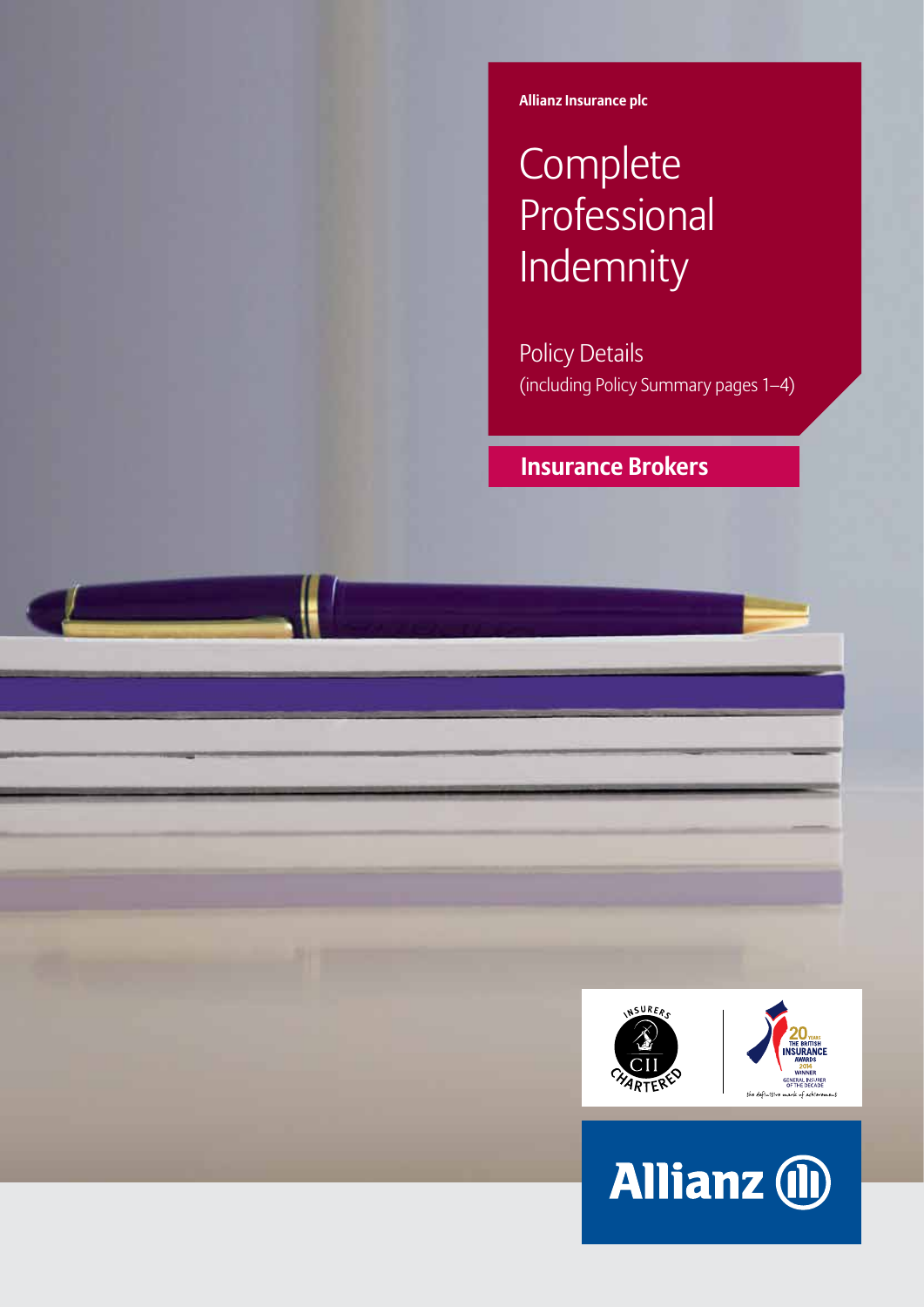# Policy Summary



This is a Policy Summary only and does not contain full terms and conditions of the contract of insurance. Some covers are optional and will only apply if you have selected them. Full terms and conditions can be found in the policy documents, a copy of which is available on request.

# What is Professional Indemnity Insurance?

Professional Indemnity insurance covers your legal liability arising from your professional services in the event that a third party claims to have suffered a loss as a result of your professional negligence.

Professionals may owe a duty of care to anybody who might reasonably rely upon the service or advice they have provided. In today's commercial world, clients expect high standards of service and are more inclined to resort to litigation when such standards have not been met.

Professional Indemnity insurance is designed to provide protection against such claims, providing an indemnity for damages which are awarded against your business, for legal costs in defending the claim and for costs that may be awarded against you subject to the policy terms and conditions.

Any business or person who provides services such as advice, design, or offers their skills or knowledge services in a professional category should consider Professional Indemnity insurance.

This Professional Indemnity insurance Policy is underwritten by Allianz Insurance plc.

# What is the policy duration?

This policy has a 12 month period of insurance (unless shown differently on your policy schedule), and is annually renewable.

# Will I have any cancellation rights?

You have the right to cancel the policy and receive a return of premium paid, less an administration charge of £50 and an amount representing the cover you have received to date.

This is subject to certain terms and conditions, full details of which can be found in the policy wording.

## How do I make a complaint?

Allianz aim to get it right, first time every time. If we make a mistake we will try to put it right promptly.

Allianz will always confirm to you receipt of your complaint within 5 working days and do our best to resolve it within 4 weeks. If we cannot we will let you know when an answer may be expected.

If we have not resolved the situation within 8 weeks we will provide you with information about the Financial Ombudsman Service.

If you have a complaint about anything other than the sale of the policy, please contact our Customer Satisfaction Manager at:

Customer Satisfaction Manager Allianz Insurance plc 57 Ladymead Guildford Surrey GU1 1DB

Telephone number: **01483 552438** Fax number: **01483 790538** Email: **acccsm@allianz.co.uk**

Using our complaints procedure or referral to the Financial Ombudsman Service does not affect your legal rights.

## Would I receive compensation if Allianz were unable to meet its liabilities?

Allianz Insurance plc contributes to the Financial Services Compensation Scheme (FSCS). You may be entitled to compensation from the FSCS if we are unable to meet our liabilities. Further information about compensation scheme arrangements is available at www.fscs.org.uk, by emailing enquiries@fscs.org.uk or by phoning the FSCS on 0800 678 1100 or 0207 741 4100.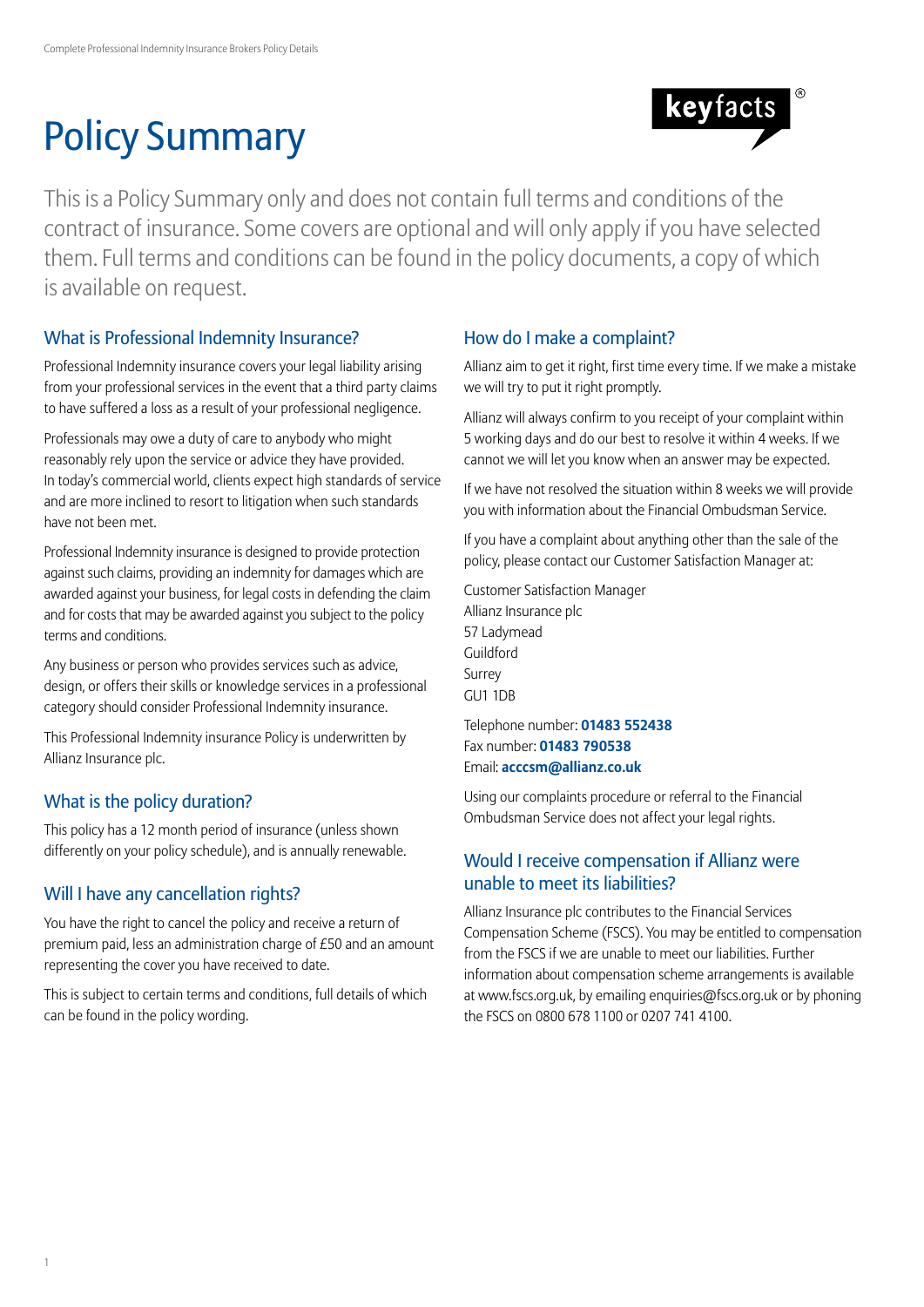## How do I make a claim?

If you need to claim, your dedicated claims handler will help and guide you through the process.

You can notify us of a claim by: Telephone: 0344 893 9500

Our claims helpline is available 24 hours a day, 7 days a week.

Post: Claims Division Allianz Insurance plc 500 Avebury Boulevard Milton Keynes MK9 2XX

Please have your policy number to hand and as much information about the claim as possible. For further information please see page 5.

## Please read the Policy

Please periodically review the policy and the policy schedule to make sure that it meets and continues to meet your needs and that you understand its terms, conditions, limits and exclusions.

If you wish to change anything or if there is any thing you do not understand please contact your insurance adviser.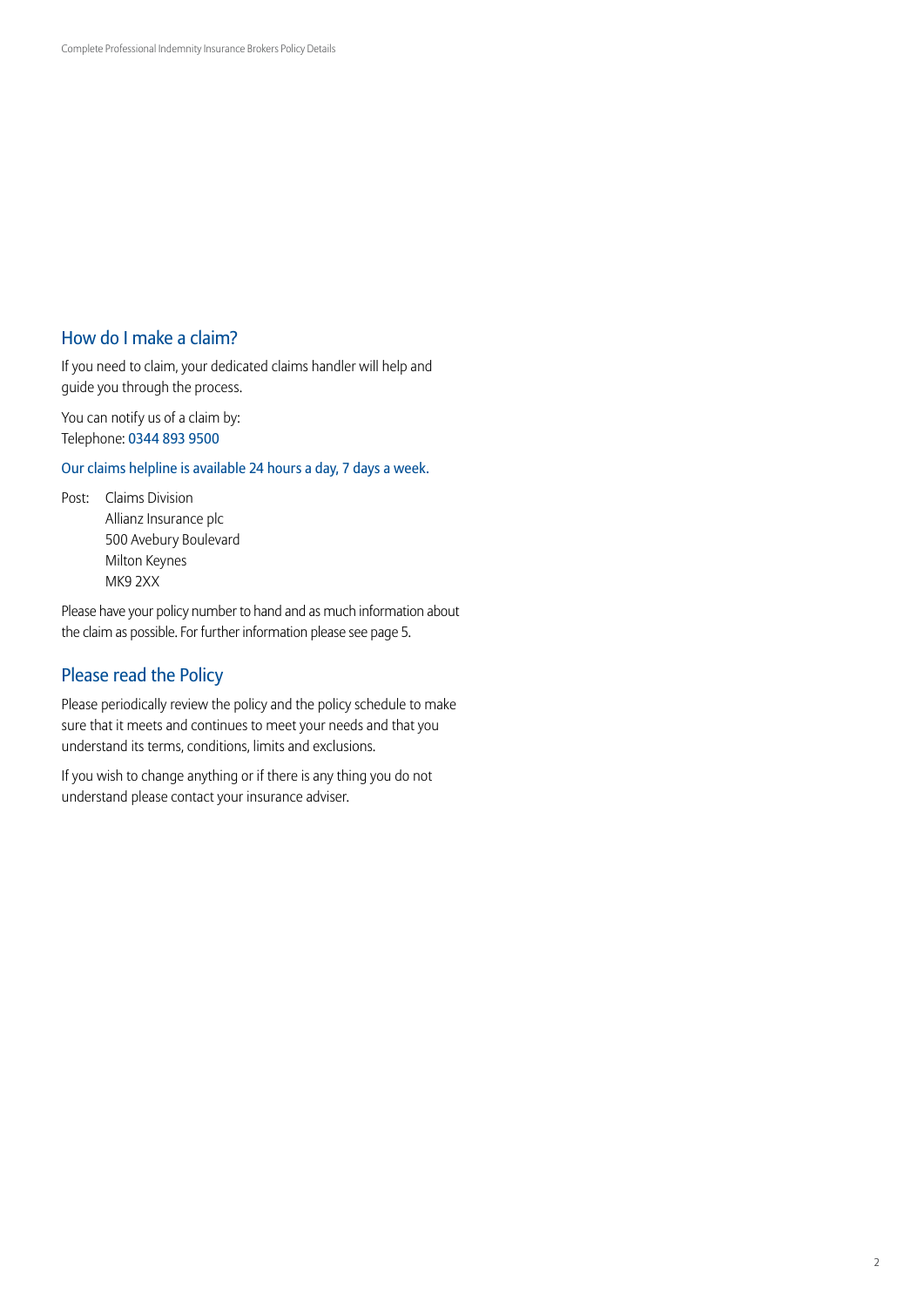# Core Cover

### **Significant Features and Benefits Significant Features and Benefits**

- Professional Indemnity Insurance provides indemnity for losses arising from civil liability (including liability for claimant's costs and expenses incurred) arising in connection with your professional services including:-
	- breach of professional duty
	- infringement of copyright or intellectual property rights
	- breach of confidentiality
	- defamation
	- and other types of civil liability, unless specifically excluded.
- Insured Person cover extends to include you, past and present partners (or members of limited liability partnerships), directors, employees and their personal representatives in the event of death, incapacity, insolvency or bankruptcy.
- Appointed Representatives Cover cover extends to include an appointed representative; and the employees of an appointed representative; engaged in the performance of your professional services.
- Financial Conduct Authority Investigation Costs Cover we will pay any reasonable costs and expenses incurred with our prior consent up to £250,000 in the aggregate to defend of any Investigation first brought against the you for breach of any statute or statutory regulations but only where we believe that defending such proceedings could avoid or mitigate loss in connection with any concurrent or subsequent claim.
- Fraud and Dishonesty Cover liability of your business to any third party resulting from fraudulent or dishonest conduct of any employee unless condoned by a partner or director and any past or present partner, director officer or member.
- Lost Documents Cover costs of replacing or restoring documents lost or damaged in transit or in your custody or control up to a maximum of £100,000 in the aggregate during the period of insurance. An Excess of £250 applies to this cover, unless an alternative amount is specified in the Schedule.
- Ombudsman Awards Cover covers claims in respect of any final and binding award or determination (including liability for claimants' costs) of an ombudsman up to a maximum amount of £100,000.
- Court Attendance Cover if attending court as a witness by any principal, partner, member, director or employee when defending a claim, a rate of £300 per person per day (£150 per person per day for employees) is applicable.

- Specialist Consultants Cover claims resulting from any wrongful act of your specialist consultants, designers or subcontractors engaged in the performance of your professional services. Cover applies provided that you have not waived or otherwise impaired any rights of recourse against such persons.
- Joint Ventures Cover covers you against liability arising out of your professional services in respect of any joint venture, provided that you have previously declared to us all fees/ turnover received from any joint venture subject to specific requirements.
- Automatic Acquisitions Cover extends cover during the period of insurance to include another entity where you obtain control of the composition of the board of directors or more than half of the voting power; or a holding of more than half of the issued share capital subject to specific requirements.
- Defence Costs Cover covers defence costs incurred with our prior written consent
- Innocent Non Disclosure we will not exercise our rights to avoid the insurance cover for innocent non-disclosure or innocent misrepresentation.
- Minimum Approved Wording this wording is designed to provide the minimum insurance requirements in accordance with the rules of the Financial Conduct Authority (FCA), in force at the inception date of cover. The minimum insurance requirements as set out in the FCA rules will take precedence over any terms, conditions, exclusions or limitations contained herein, except those that relate to the excess and the Limit of Liability.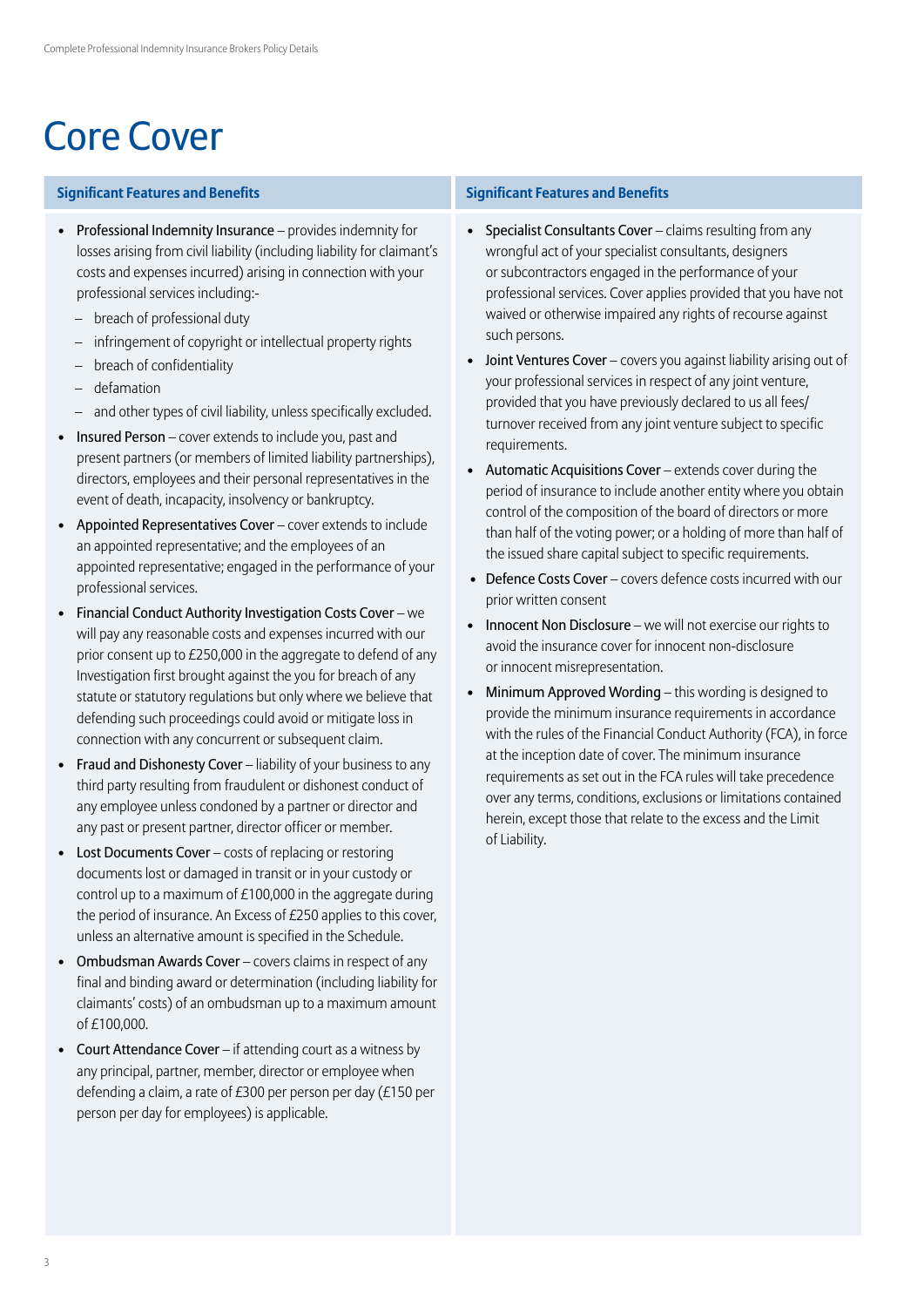- Claims Made Wording
	- the insurance covers claims first made against you, and/or circumstances that may lead to a claim, notified to us during the period of insurance
	- claims or circumstances which might give rise to a claim must be notified to us in writing as soon as reasonably possible and during the period of insurance.
- Limit of Liability
	- the Limit of Liability is specified in the Schedule and applies on an "any one claim" basis without aggregate limitation in the period of insurance (unless stated otherwise in the Schedule)
	- Defence Costs are payable in addition to the Limit of Liability.
- Excess the insurance will be subject to an excess, shown in the Schedule, which is the amount you must contribute towards settlement of a claim. No excess applies to Defence Costs or Court Attendance Cover.
- Cover exclusions:
	- Bodily injury/property damage unless arising from an actual or alleged failure to achieve the legally required standard of care, diligence and expertise in performing your professional services.
	- Contractual Liability except to the extent such liability would have attached to you in the absence of such contractual duty, term or agreement.
	- Pre-assessment of cost Failure to make an accurate preassessment of the cost of performing your professional services.
	- Directors' and Officers' Liability any Claim arising out of, based upon or attributable to any Claim made against an Insured in their capacity as a director, officer, trustee, Member or partner of the Company in respect of the performance or non-performance of their duties as a director, officer, trustee, Member or partner of the Company.
	- Employers' Liability any Claim by any person for bodily injury, sickness, disease or death incurred, contracted or occurring whilst under a contract of service or apprenticeship with an Insured or for any breach of any obligation owed by an Insured as an employer.

### **Significant Exclusions or Limitations Significant Exclusions or Limitations**

- Employment Practice Violation any Claim arising out of, based upon or attributable to any act, error or omission with respect to any employment or prospective employment of any past, present, future or prospective employee or Insured Person of any Company.
- Fee Arrangement Illegal or improper agreement or other arrangement between an insurance broker and an insurance carrier involving the payment of increased fees, commissions or other compensation based on the volume or type of business referred to the insurance carrier.
- Infrastructure arising out of, based upon or attributable to software or mechanical failure, electrical failure, including any electrical power interruption, surge, brown out or black out, or telecommunications or satellite systems failure, outside the direct control of an Insured.
- Insolvency Insolvency, liquidation, administration or receivership of your business or of any or of any insurance company, building society, bank, investment manager, stockbroker, investment intermediary, or any other business, firm or company with whom you have arranged directly or indirectly any insurance, investment or deposits.
- Investment Products Sale of investment products including but not limited to pensions, endowments, precipice bonds and investment activities as regulated by the Regulated Activities Order.
- Pollution arising out of, based upon or attributable to any direction, request or effort to: (a) test for, monitor, clean up, remove, contain, treat, detoxify or neutralise Pollutants, or (b) respond to or assess the effects of Pollutants.
- Prior Claims/circumstances Previous claims or circumstances.
- Prior Acts before the Retroactive Date stated in your Schedule.
- Trade debts incurred or quarantee given by you for a debt.
- U.S.A./Canada Claims brought in the United States of America or Canada.
- Underwriting Agents Professional services as managers of an insurance company, or if Lloyd's brokers, as underwriting agents (Lloyd's).
- War or Terrorism
- **Sanctions**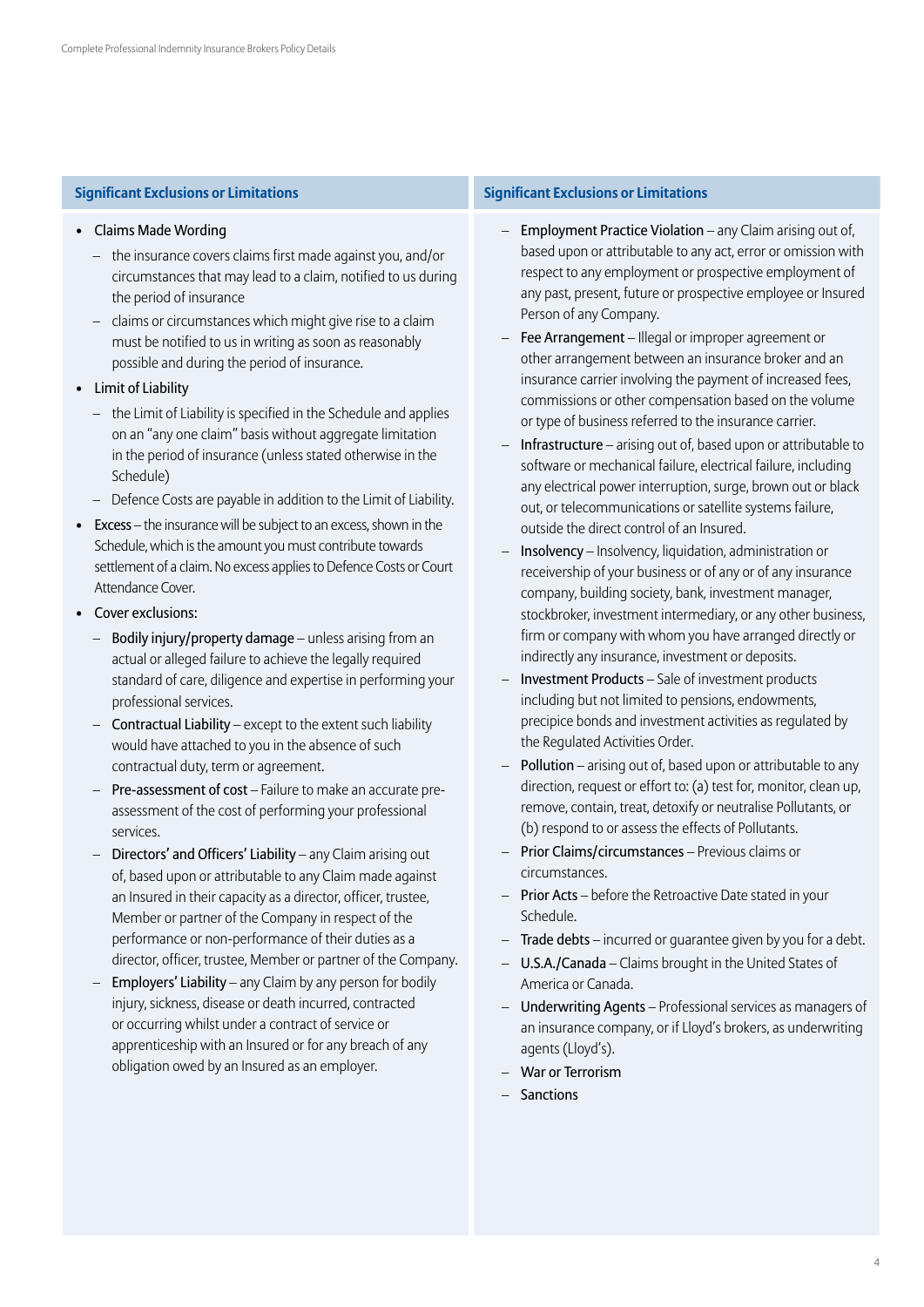# Additional Information

# How do I make a claim?

If you need to claim, your dedicated claims handler will help and guide you through the process.

You can notify us of a claim by:

### Telephone: **0344 893 9500**

Post: Claims Division Allianz Insurance plc 500 Avebury Boulevard Milton Keynes MK9 2XX

### **Lines are open from 9am to 5pm, Monday to Friday.**

# What to expect when making a claim

Allianz aims to deal with your claim promptly and fairly. We will update you on the progress of your claim by email, mail or by phone – whichever you prefer.

Depending on the type of claim and value involved, we may:

- forward a claim form for you to complete and sign
- ask you for additional information (eg,photographs)
- appoint an independent expert to deal with your claim
- arrange for a member of our claims team to visit you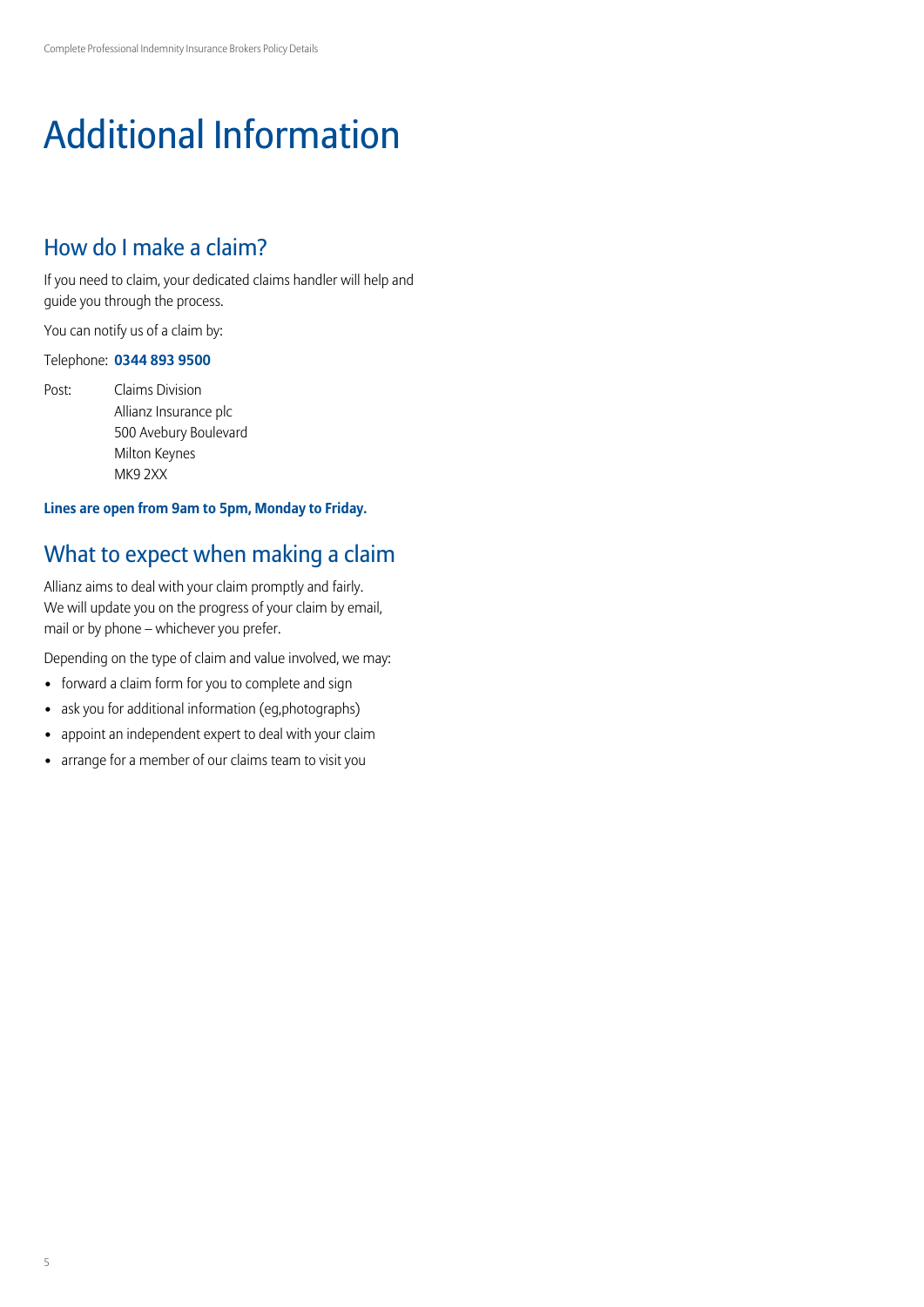# Data Protection

Allianz Insurance plc together with other companies within the Allianz SE group of companies ("Allianz Group") may use the personal and business details you have provided or which are supplied by third parties including any details of directors, officers, partners and employees (whose consent you must obtain) to:

- provide you with a quotation, deal with the associated administration of your Policy and to handle claims;
- search credit reference, credit scoring and fraud agencies who may keep a record of the search;
- share with other insurance organisations to help offset risks, administer your Policy, for statistical analysis, and to handle claims and prevent fraud;
- support the development of our business by including your details in customer surveys, for market research and business reviews which may be carried out by third parties acting on our behalf.

Allianz Group may need to collect and process data relating to individuals who may benefit from the Policy ("Insured Persons"), which under the Data Protection Act is defined as sensitive (such as medical history of Insured Persons) for the purpose of evaluating the risk and/or administering claims which may occur. You must ensure that you have explicit verbal or written consent from the Insured Persons to such information being processed by Allianz Group and that this fact is made known to the Insured Persons.

Telephone calls may be recorded for our mutual protection, training and monitoring purposes. Under the Data Protection Act 1998 individuals are entitled to request a copy of all the personal information Allianz Insurance plc holds about them. Please contact the Customer Satisfaction Manager, Allianz Insurance plc, 57 Ladymead, Guildford, Surrey, GU1 1DB. Personal details may be transferred to countries outside the EEA. They will at all times be held securely and handled with the utmost care in accordance with all principles of English law. By applying for and/or entering into this insurance Policy you will be deemed to specifically consent to the use of your data and your insurance Policy data in this way and for these purposes and that your directors, officers, partners, and employees have consented to our using their details in this way.